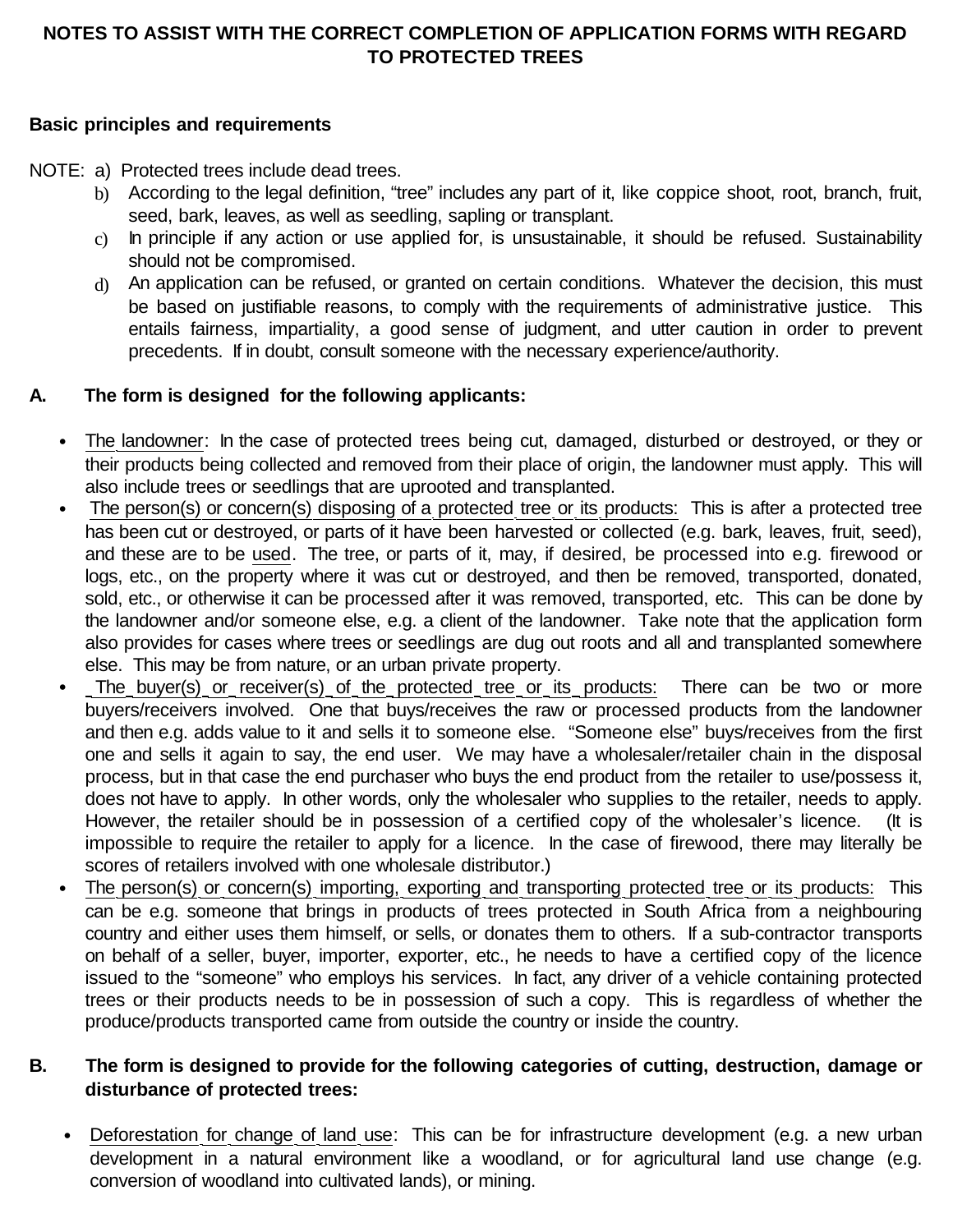- Selective cutting/destruction or transplanting of individual trees or seedlings: This includes the cutting/destruction of single trees from amongst other trees, and the control of bush encroachment by herbicides, which is also a selective destruction process.
- The disturbance of a tree: This includes for instance the undercutting of the root system by earth removal works, e.g. for excavations, road-building, construction of buildings, etc.
- The pruning or delimbing (debranching) of trees: This category provides for instance for pruning of branches, or the removal of parts of the tree for some or other reason, e.g. where a branch is dangerous to a building
- The harvesting of non-timber parts of the tree: This includes bark, seed, fruit, leaves, roots. Note that these are not legally speaking forest products at the stage they are harvested, but as soon as e.g. Marula seeds are processed to produce oil, or the fruit to produce Marula licqueur, or the bark is dried and crushed into powder, these are forest products.

# **C. The form is designed to provide for the following categories of disposal of the protected trees or their products:**

- Use of the trees/timber derived from cut or destroyed protected trees. This can be the raw timber or in a processed form. It can include trees or seedlings that are uprooted and transplanted elsewhere.
- Sale or donation of timber derived from cut or destroyed protected trees.
- Transport, move, import or export trees/timber derived from cut or destroyed protected trees.
- Purchase, receive or possess trees/timber derived from cut or destroyed protected trees.

The various activities above can best be explained through the use of an example.

#### **D. Scenario: Example of Camel Thorn utilised for firewood:**

For example, a Kalahari farmer wishes to sell Camel Thorn firewood. How do you go about it?

• **The landowner (farmer)** on whose land the trees (dead or alive) occur (only inside the country), must apply in the first place. He/she must complete those parts of the application form that are applicable to him/her. He/she completes paragraphs  $1 - 4$ . He/she fills in par. 5 selectively. He/she must complete Category **A**. In the case of Camel Thorn it will normally be class d) that is ticked off with a "X", for Camel Thorn is a protected species on the list of proclaimed indigenous tree species.

Then, depending on the purpose for which the trees are cut or destroyed, he/she should indicate whether it is for a change in land-use (in agriculture it will mostly be deforestation for making cultivated lands), Category **B**, or whether it is the selective cutting or destruction of individual trees (Category **E**), which can include single dead trees, bush encroachment control and removal of trees from firebreaks.

If he/she is using the timber himself, or prepares it for a buyer, he/she also ticks off and completes Category **F**, viz. **"Use timber from cut or destroyed protected trees"** If he/she sells it to the dealer, he/she ticks off and completes Cat. **G**, viz. **"Sell or donate timber derived from cut or destroyed protected trees"** In this case he/she will provide the name of the dealer as the "buyer", unless he/she himself supplies the end-product (firewood bundles) to retail businesses, in which case he/she must provide a list of all his/her clients with their particulars together with the application. If he/she also does the transport himself, to deliver the end product to the retailers, he/she also needs to tick off and complete Cat. **H**, viz. **"Transport, move, import or export timber…..etc.?"**

• **The wholesale dealer** who buys the wood from the landowner (farmer), transports it and markets it to retail businesses, must also apply, and must be able to submit a copy of the licence issued to the farmer for the cutting and destroying, as proof, unless both apply together.